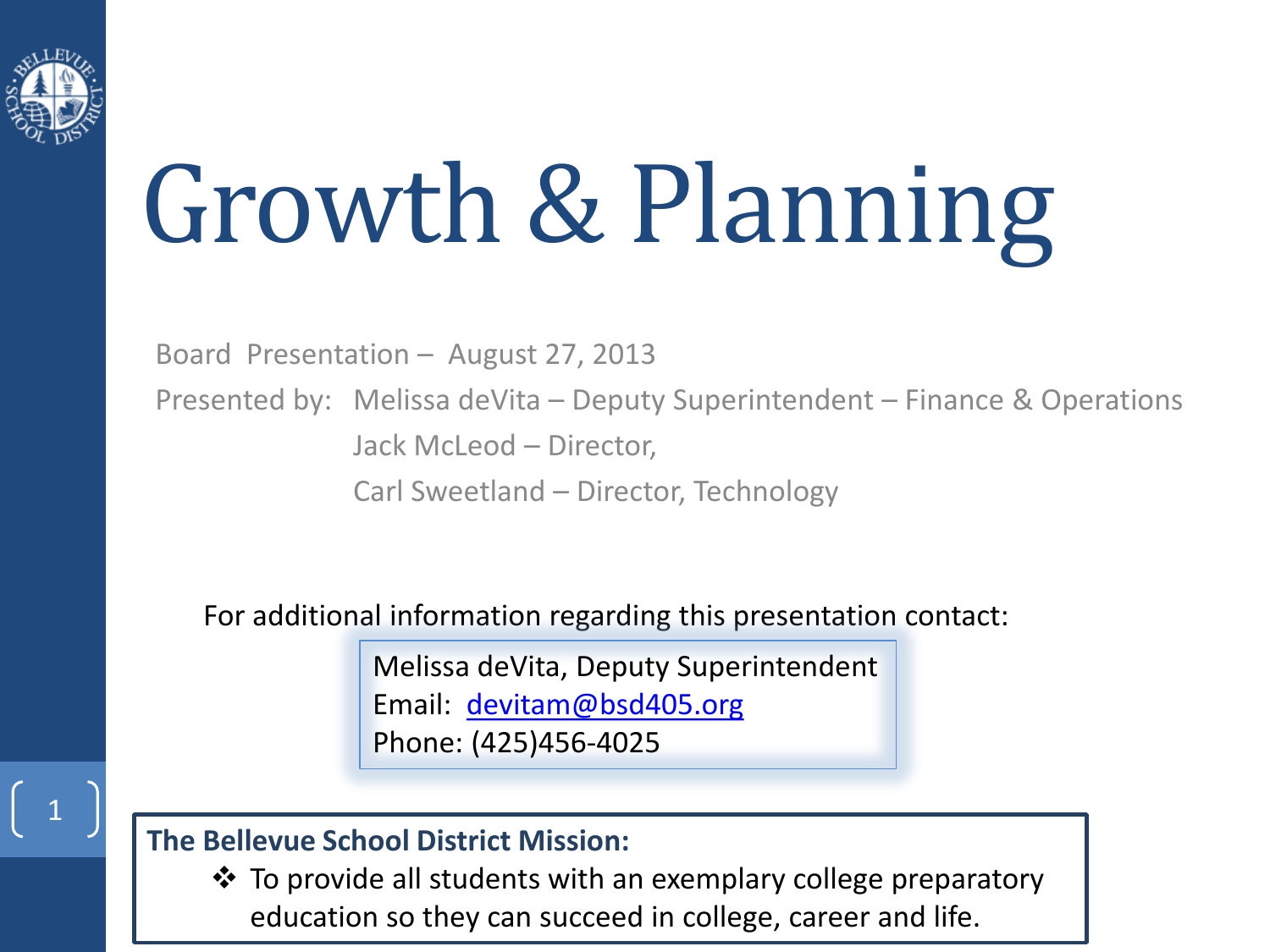



- Highlights
- Recommendations
- Board Questions and Discussions
- Background Material

2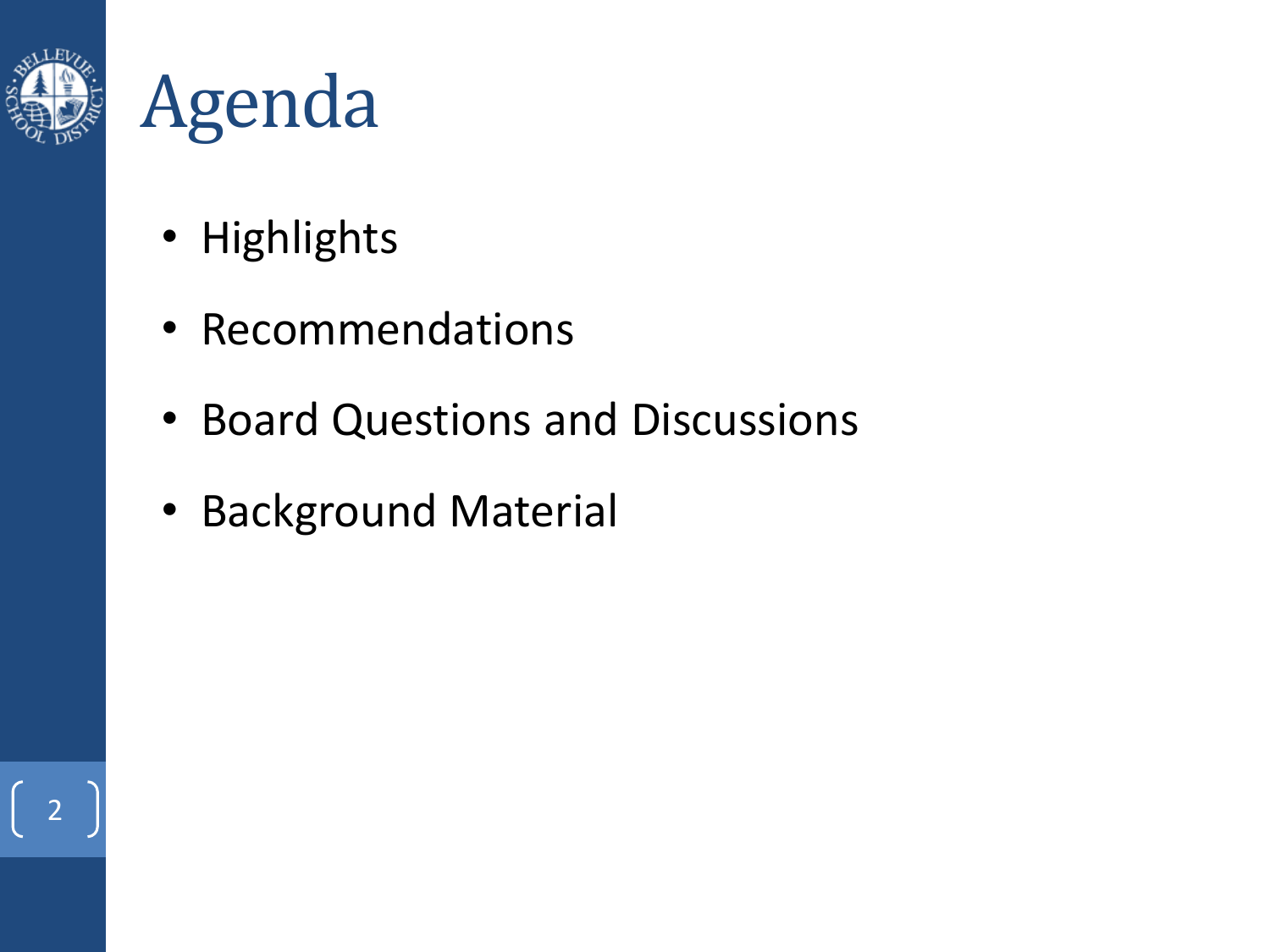

# **Highlights**

- Enrollment is expected to continue to grow steadily through 2019 then flatten some through 2022.
- Bellevue is expected to have over 20,000 students in 2015 and almost 22,800 by 2022. In 2012/2013 enrollment was 18,233.
- By 2015 4 elementary schools (Ardmore, Clyde Hill, Enatai, Woodridge) and 2 high schools (Bellevue, Newport) are expected to exceed capacity.
- By 2019 2 more elementary schools (add Sherwood Forest & Stevenson) and 2 middle schools (Chinook & Tillicum) are expected to exceed capacity
- By 2022 Interlake HS is expected to exceed capacity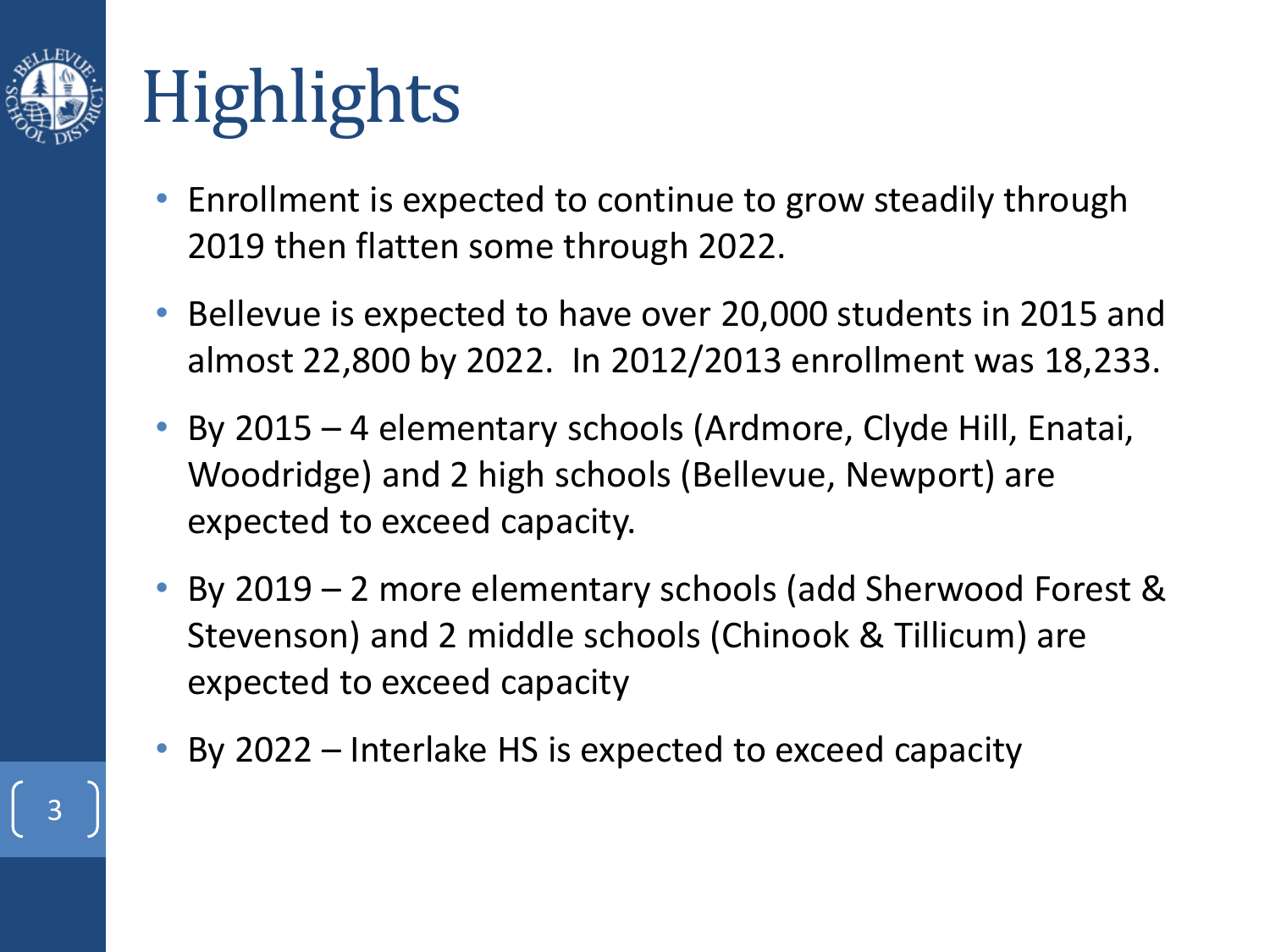

### Recommendations

- Study (September November)
	- Identify options to address elementary school enrollment impacts at Clyde Hill, Newport Heights, Cherry Crest and Spiritridge
	- Pre-K facilities and potential growth
	- Impact of small class sizes on facility needs for  $P 3^{rd}$  grade
	- Added site for elementary gifted programming
	- Permanent location for the Mandarin Dual Language School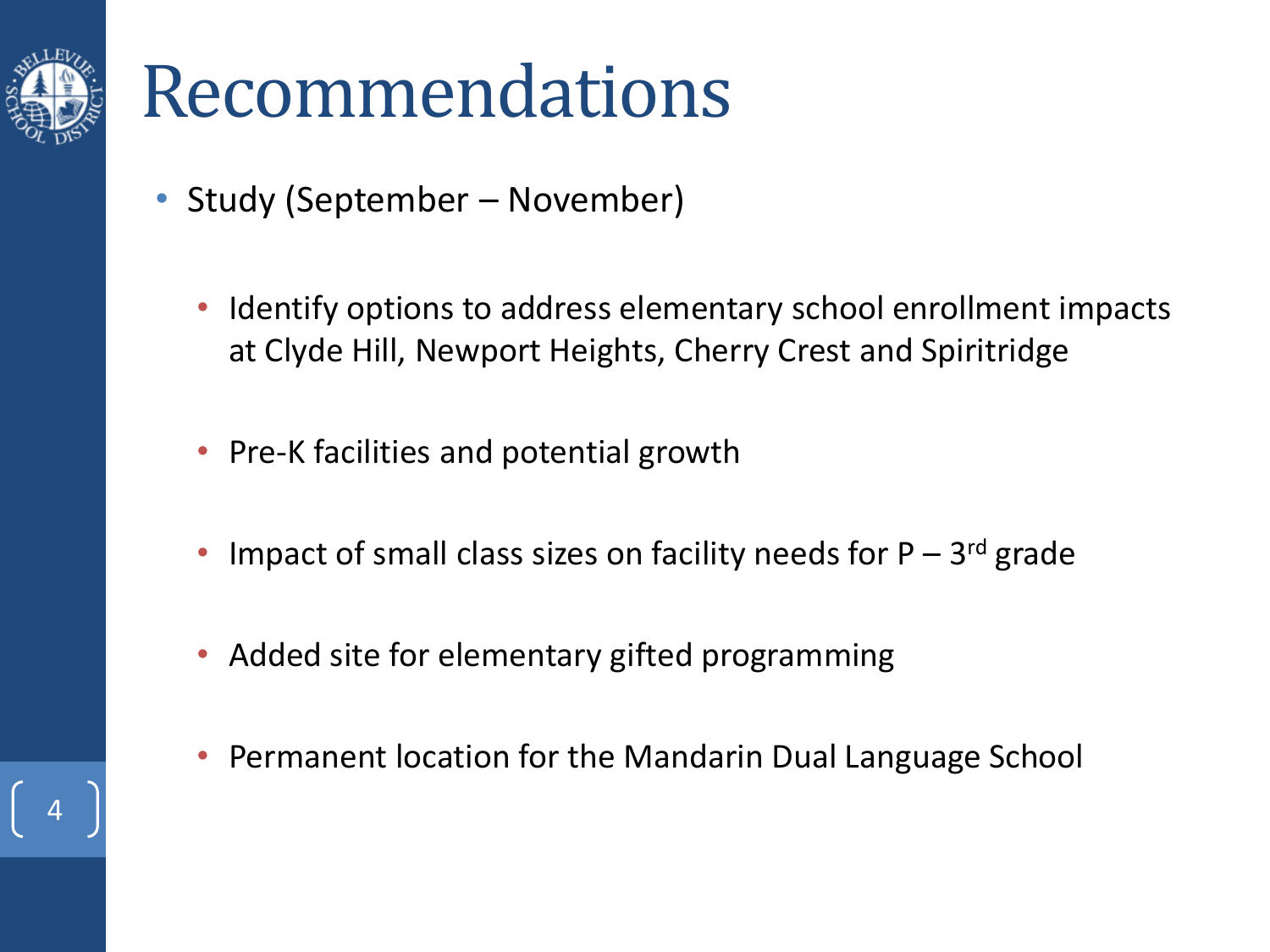

### Recommendations

- Add capacity and complete the school re-build as identified in the Phase III plan
	- Re-build remaining elementary schools (Enatai, Clyde Hill, Puesta del Sol, Stevenson, and Bennett)
	- Re-build remaining middle schools (Odle, Tillicum, and Highland)
	- Add classrooms to Woodridge Elementary & Newport High School
	- Convert Ringdall & Bellewood to permanent school sites once Phase III re-building is completed
	- Build two new elementary schools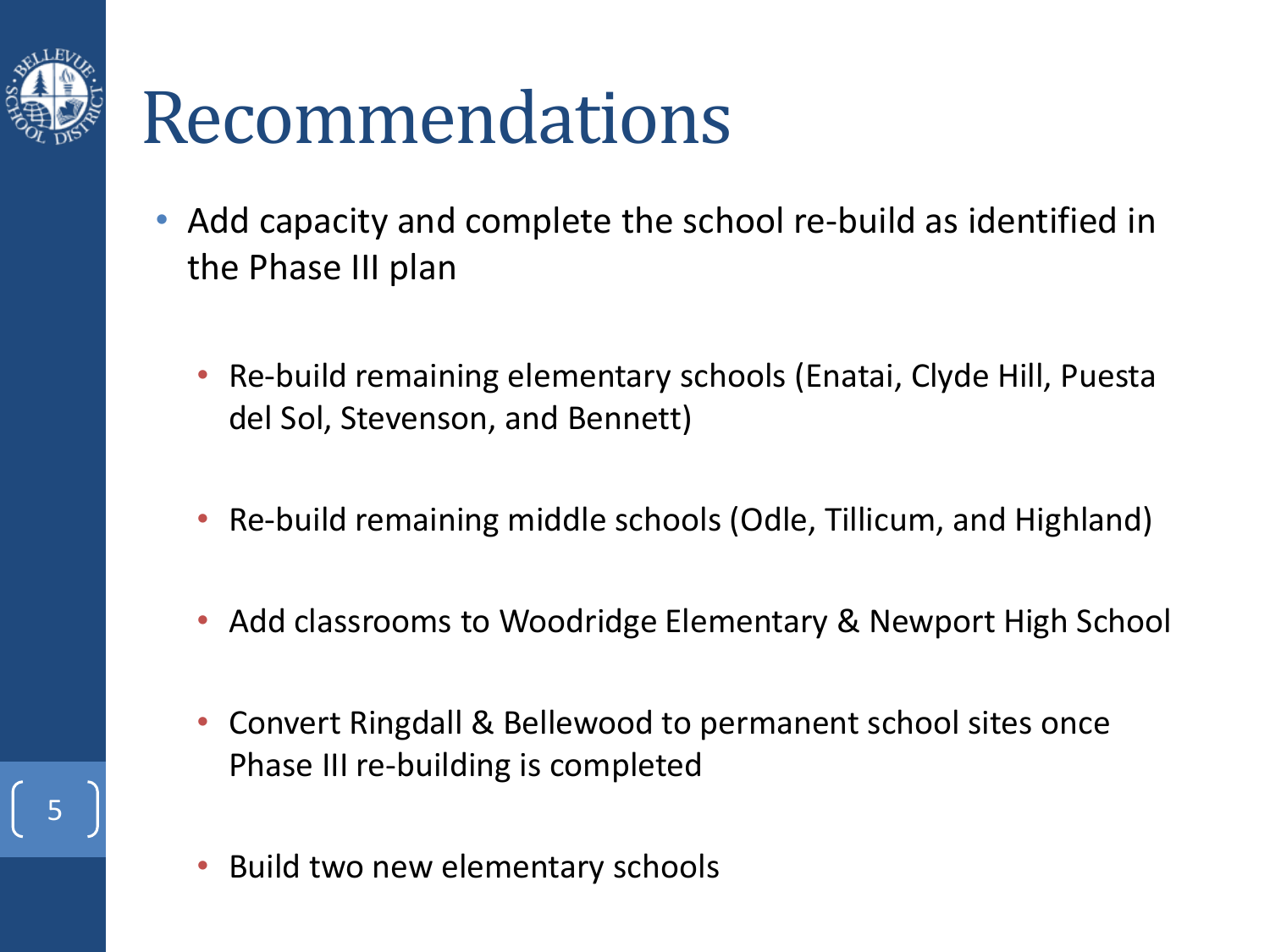

### Discussion, comments, and questions

For additional information regarding this presentation contact:

Melissa deVita - Deputy Superintendent Email: devitam@bsd405.org Phone: (425)456-4025

#### 6

#### **The Bellevue School District Mission:**

 To provide all students with an exemplary college preparatory education so they can succeed in college, career and life.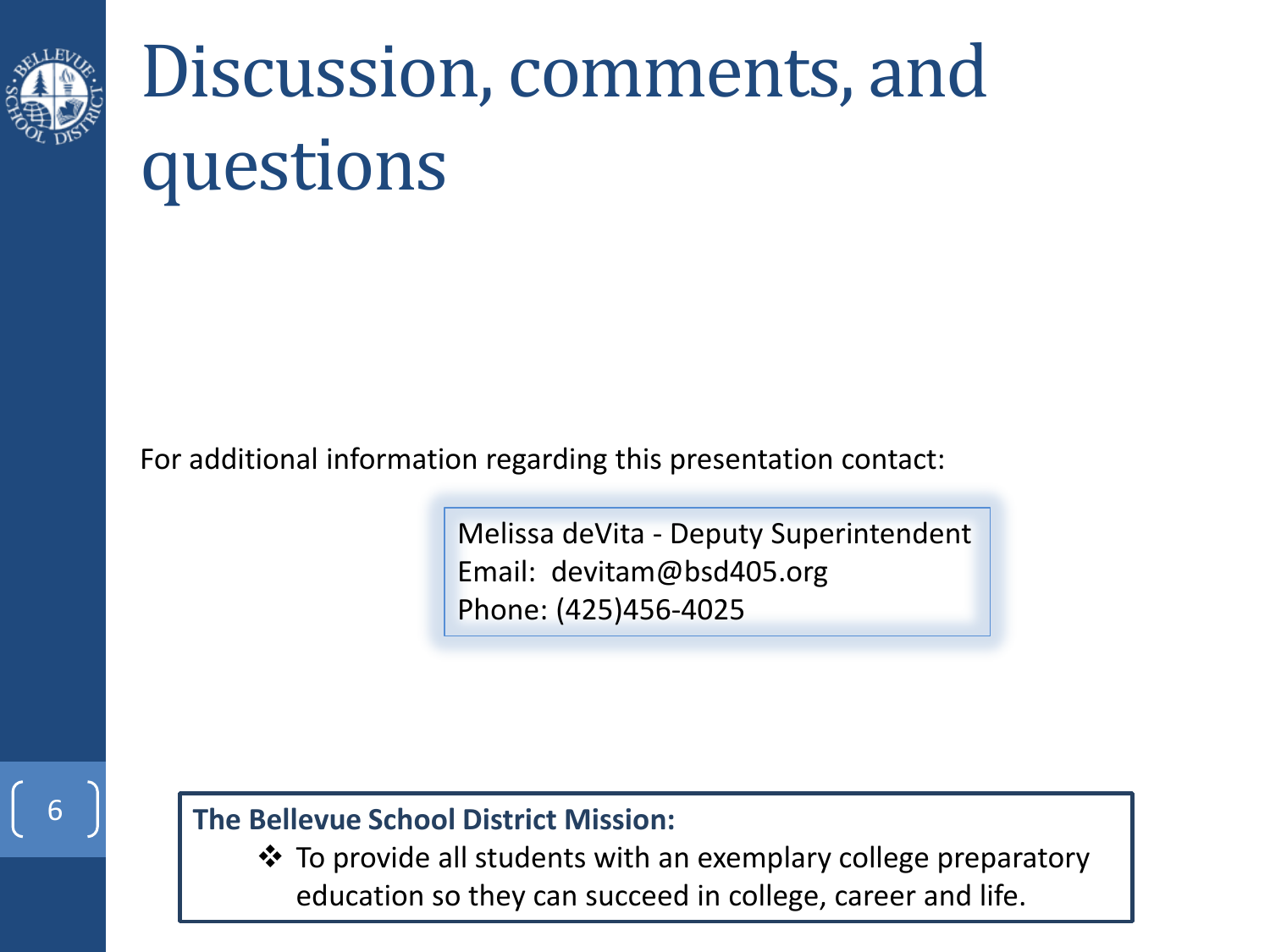

 $\begin{bmatrix} 7 \end{bmatrix}$ 

# Backup Materials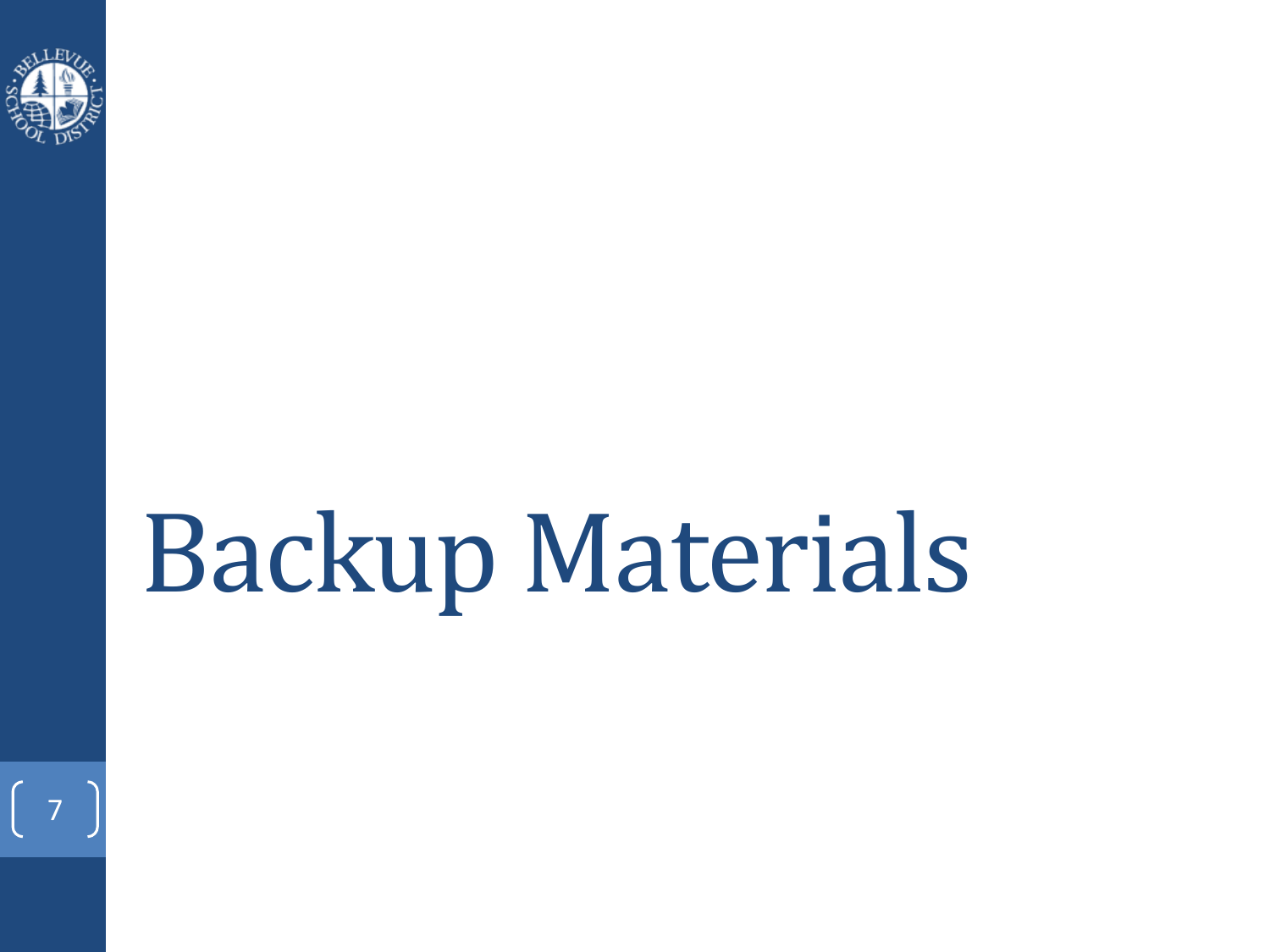

#### Enrollment Trends

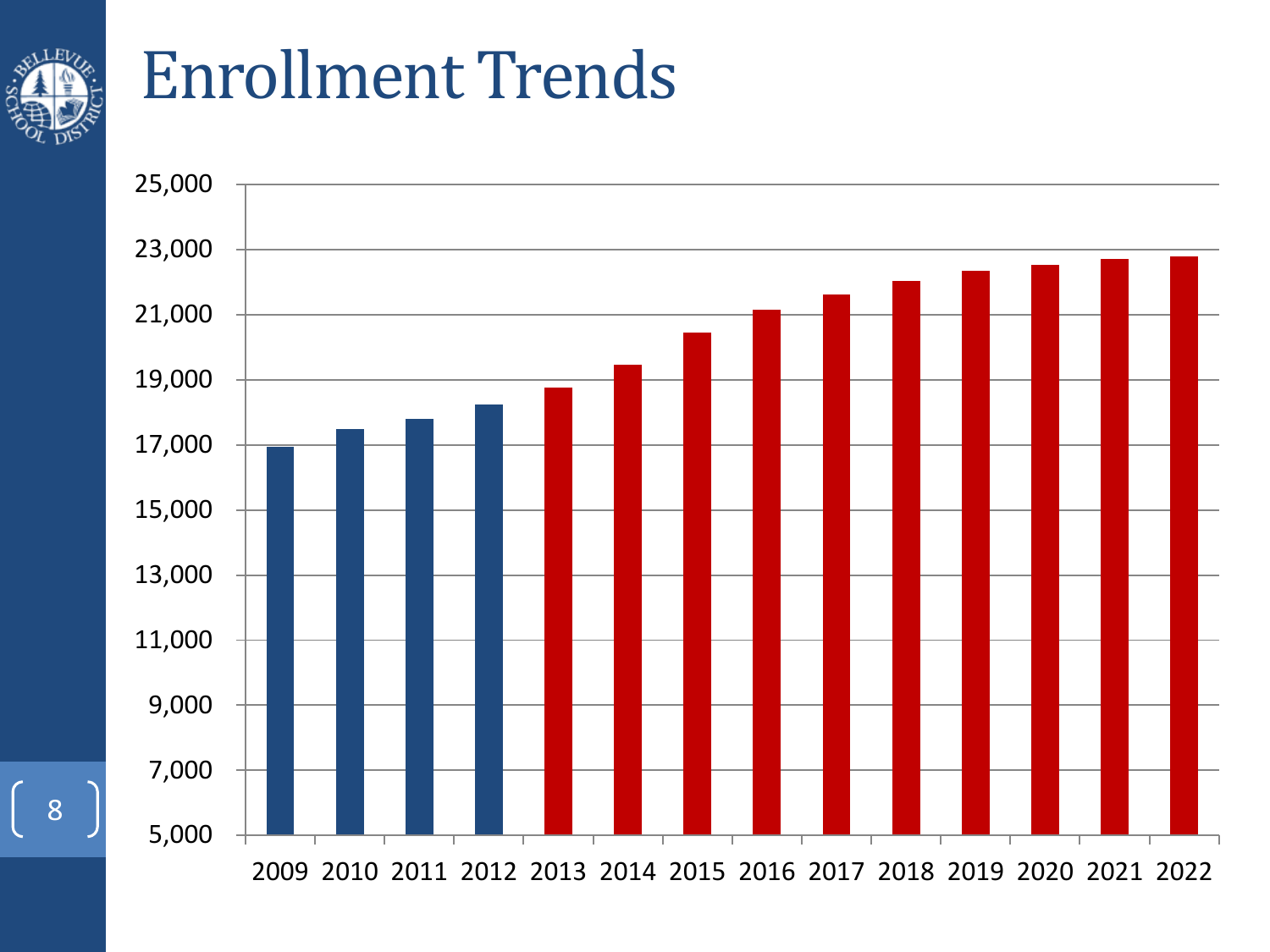#### Enrollment Forecasts

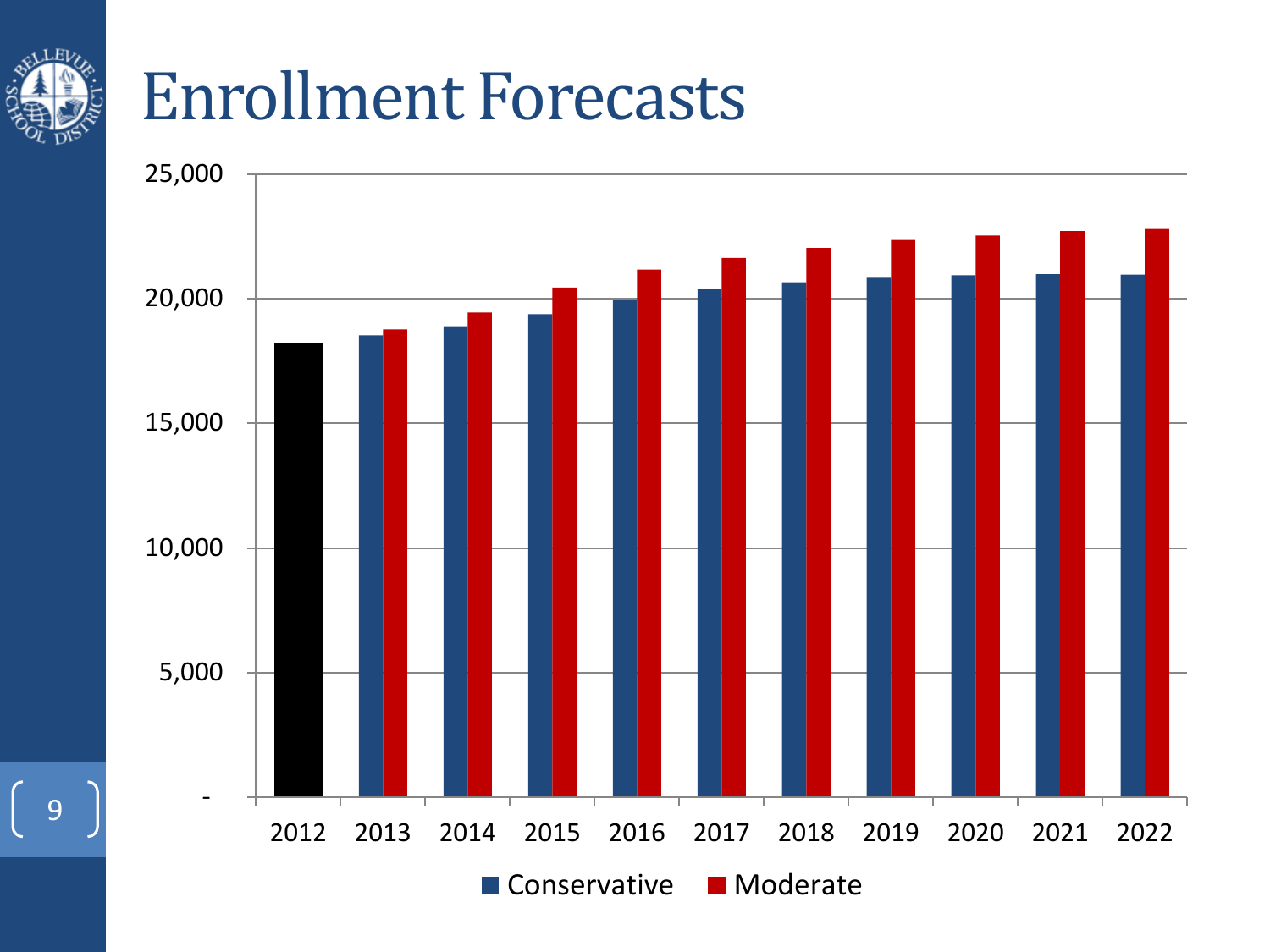### Enrollment Forecasts

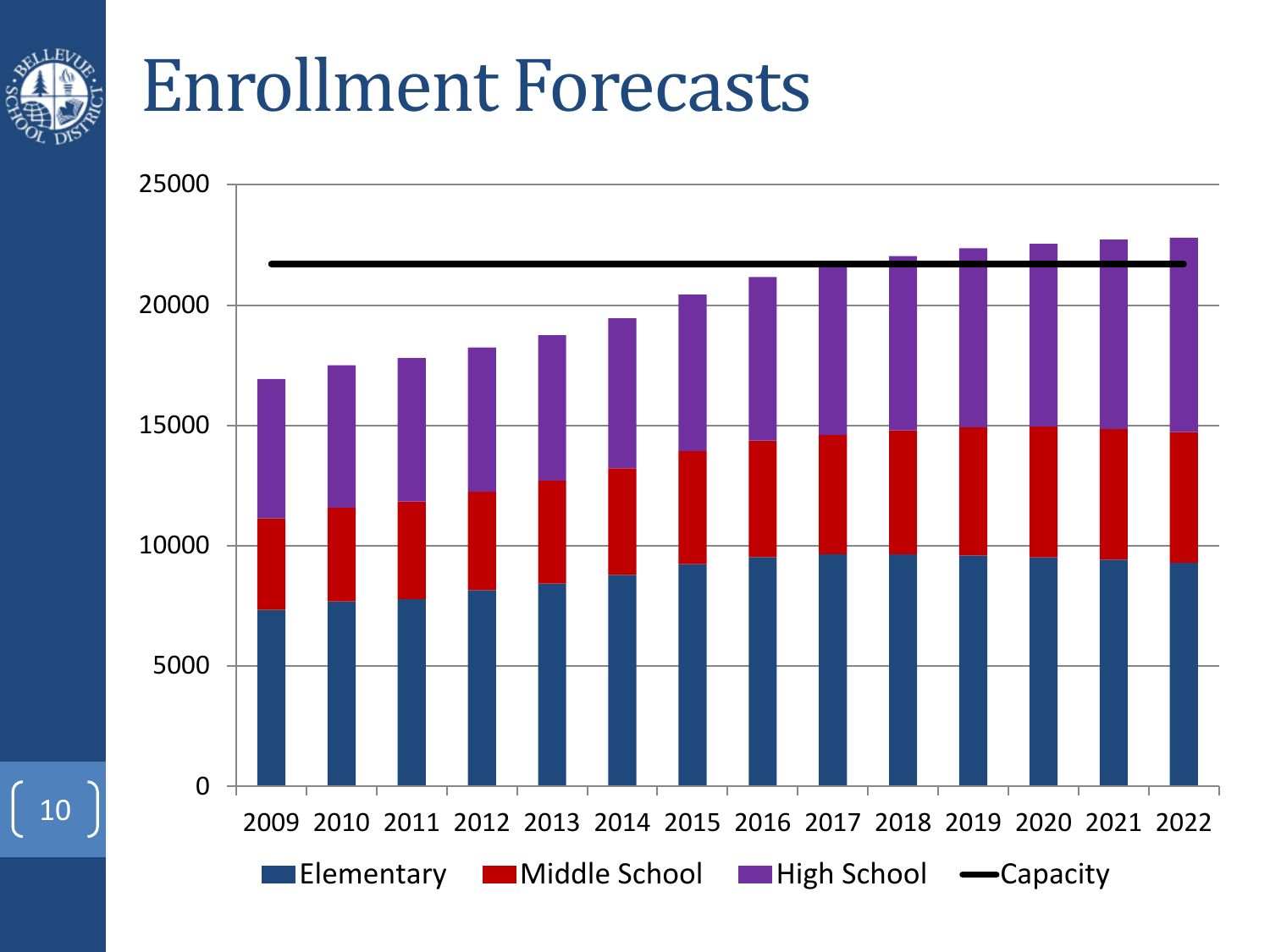#### Enrollment & Capacity by Feeder

Bellevue High, Chinook MS, Clyde Hill, Enatai, Medina, & Woodridge

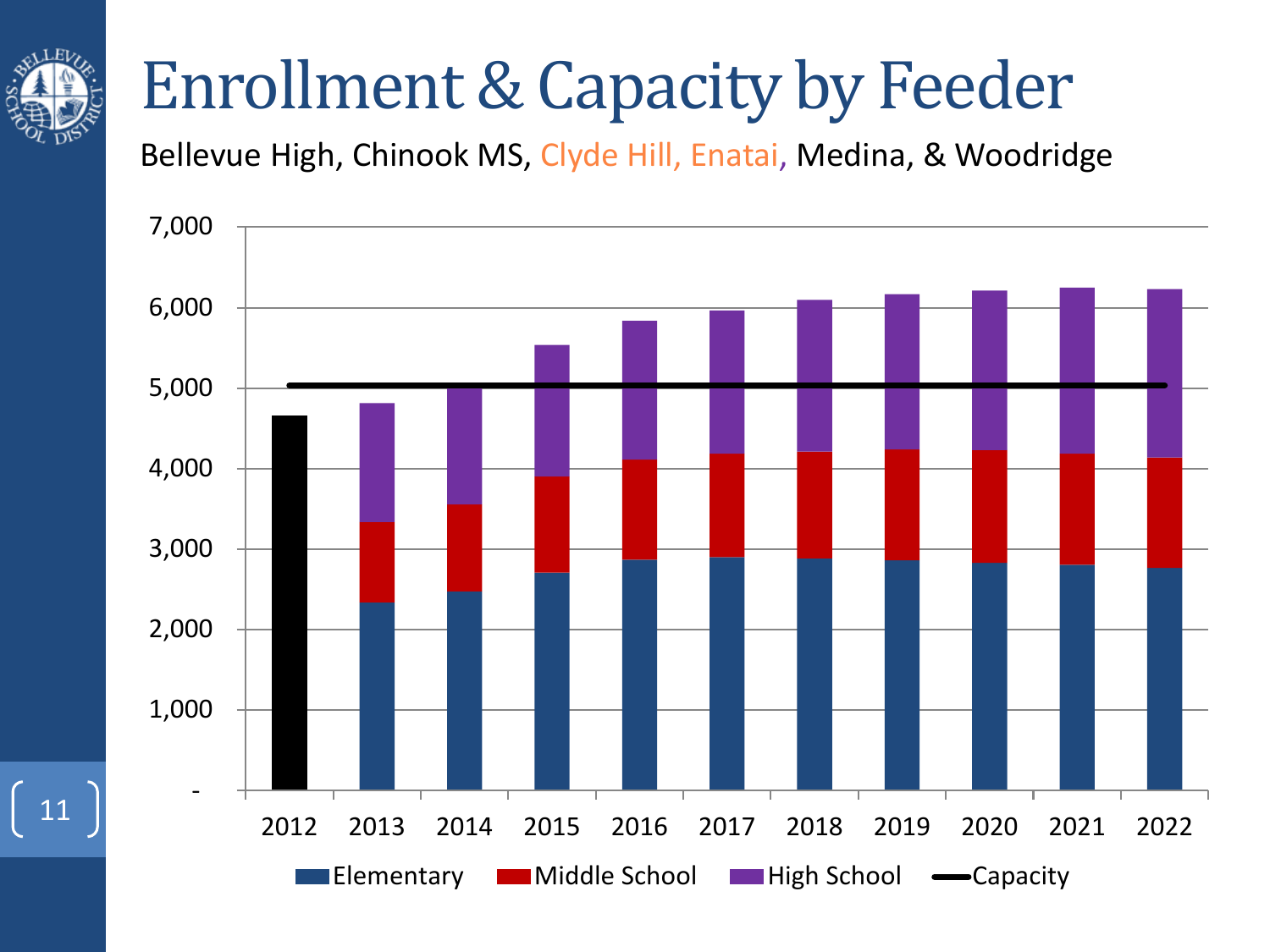

### **Specifics**

- Clyde Hill, Enatai, and Woodridge Elementary Schools will be over capacity for the majority of the planning horizon
- Unlike the others, Medina Elementary is anticipated to be under capacity for the entire forecasted time frame
- When completed, Chinook Middle School will have room for all students within its attendance area
- Bellevue High School could have as many as 500 students over capacity in 2021 & 2022
- There is an opportunity to add capacity to the elementary schools that have not yet been rebuilt (Clyde Hill & Enatai)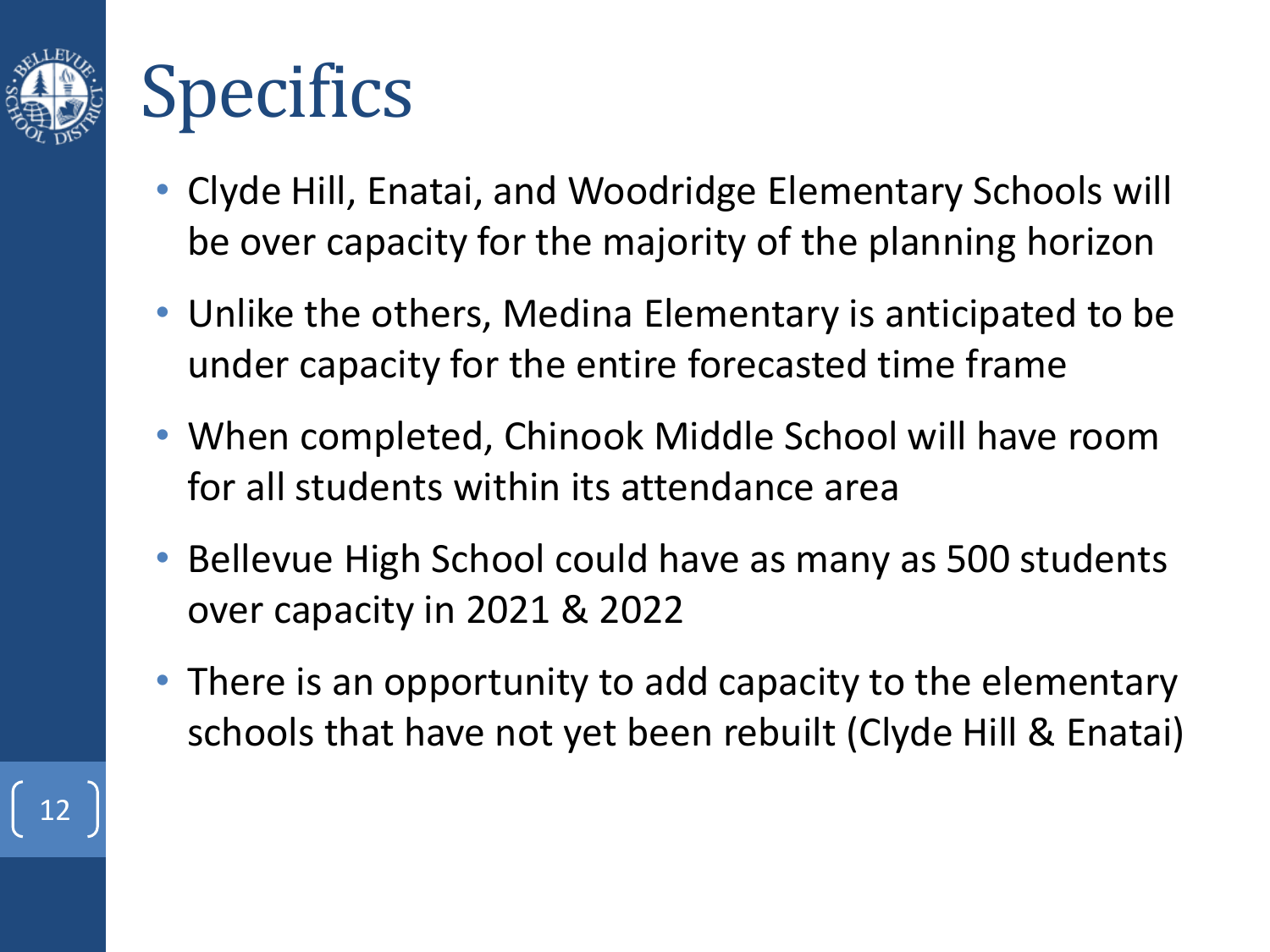

### Enrollment & Capacity by Feeder

Interlake HS, Highland MS, Ardmore, Bennett, Sherwood Forest, Stevenson

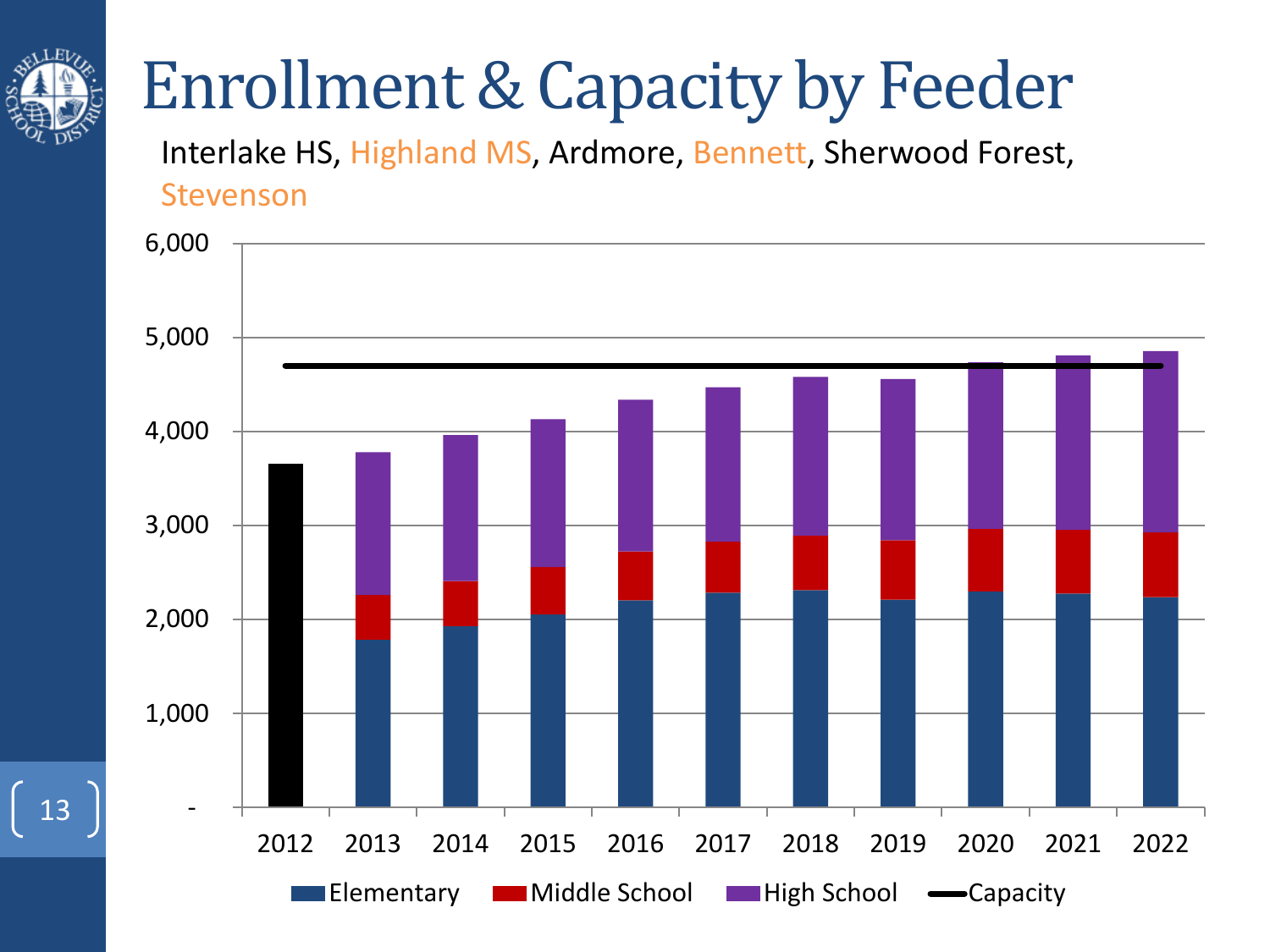

### **Specifics**

- Ardmore, Sherwood Forest & Stevenson enrollment are all forecasted to exceed capacity within the next few years
- Bennett will continue to have capacity
- Stevenson can increase capacity if it is re-built during the planning horizon
- Highland MS will continue to have available capacity
- Interlake HS will be reach or slightly exceed capacity based on forecast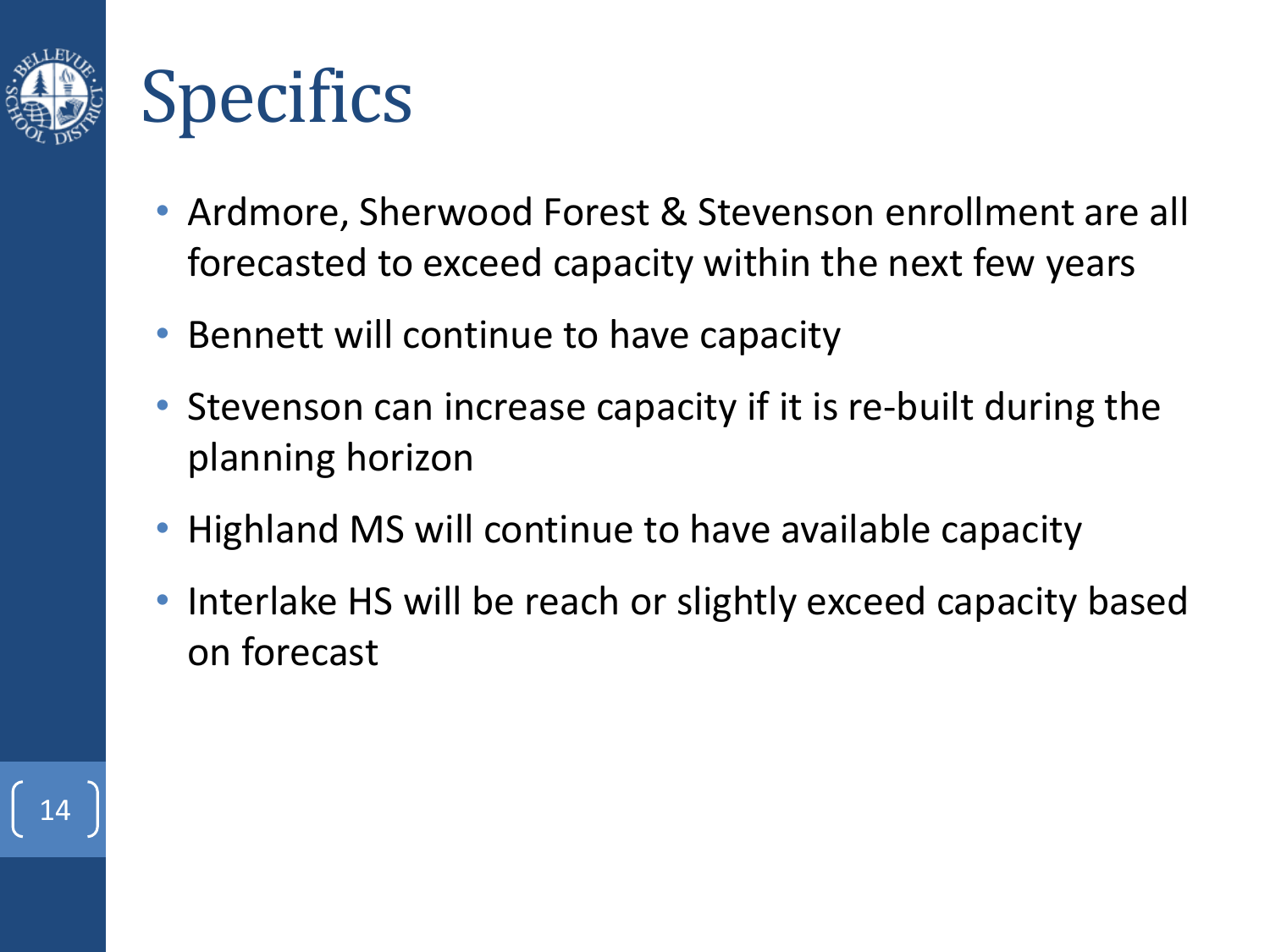

#### Enrollment & Capacity by Feeder

Newport HS, Tyee MS, Eastgate, Newport Heights, Somerset

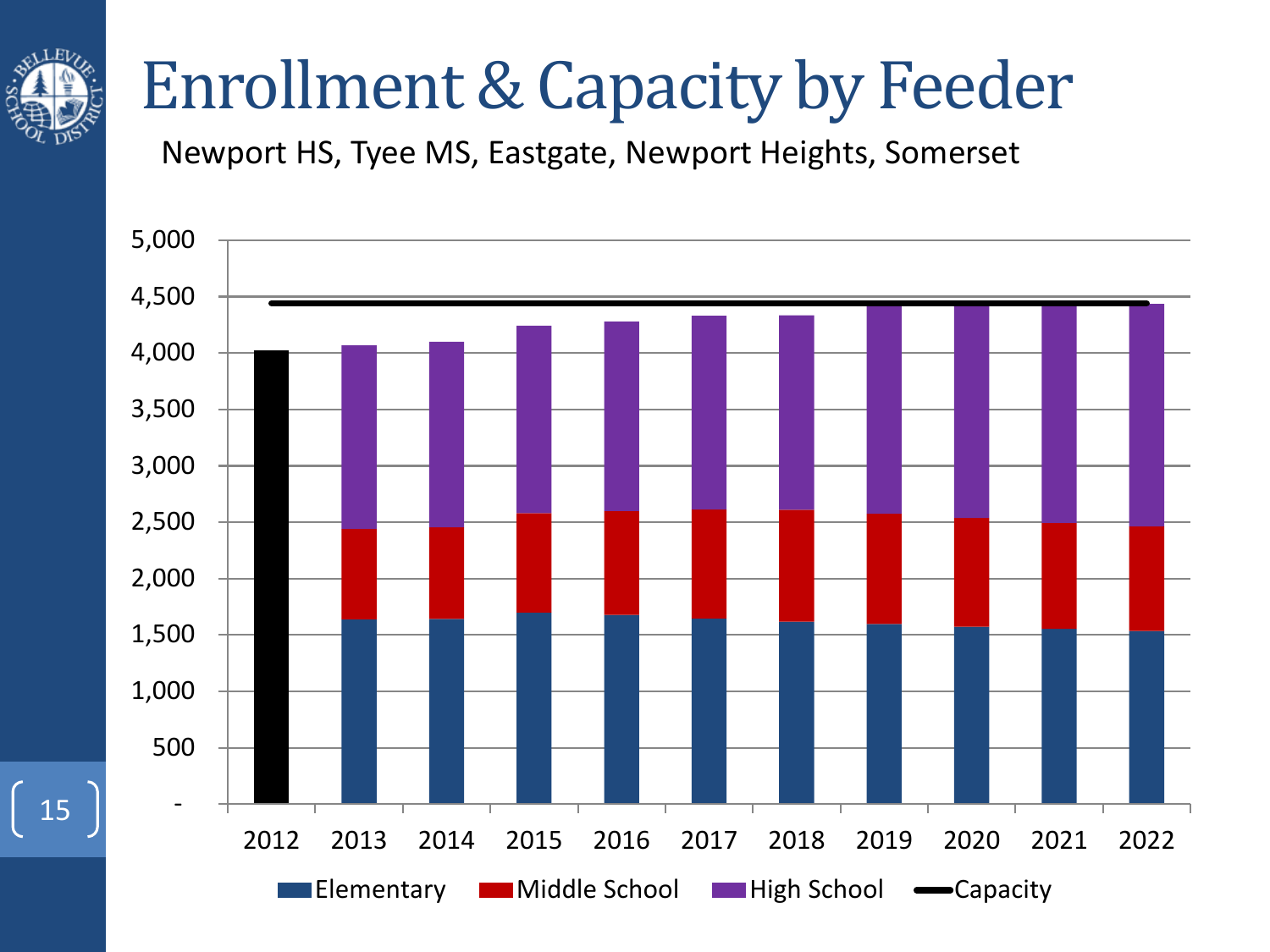

## **Specifics**

- Eastgate & Newport Heights Elementary Schools will reach capacity but should not exceed capacity based on the moderate forecast
- Somerset Elementary will continue to be under capacity
- Tyee Middle School is predicted to continue to operate at near capacity
- Newport HS is anticipated to be over capacity by as many as 400 students as the latter part of the decade approaches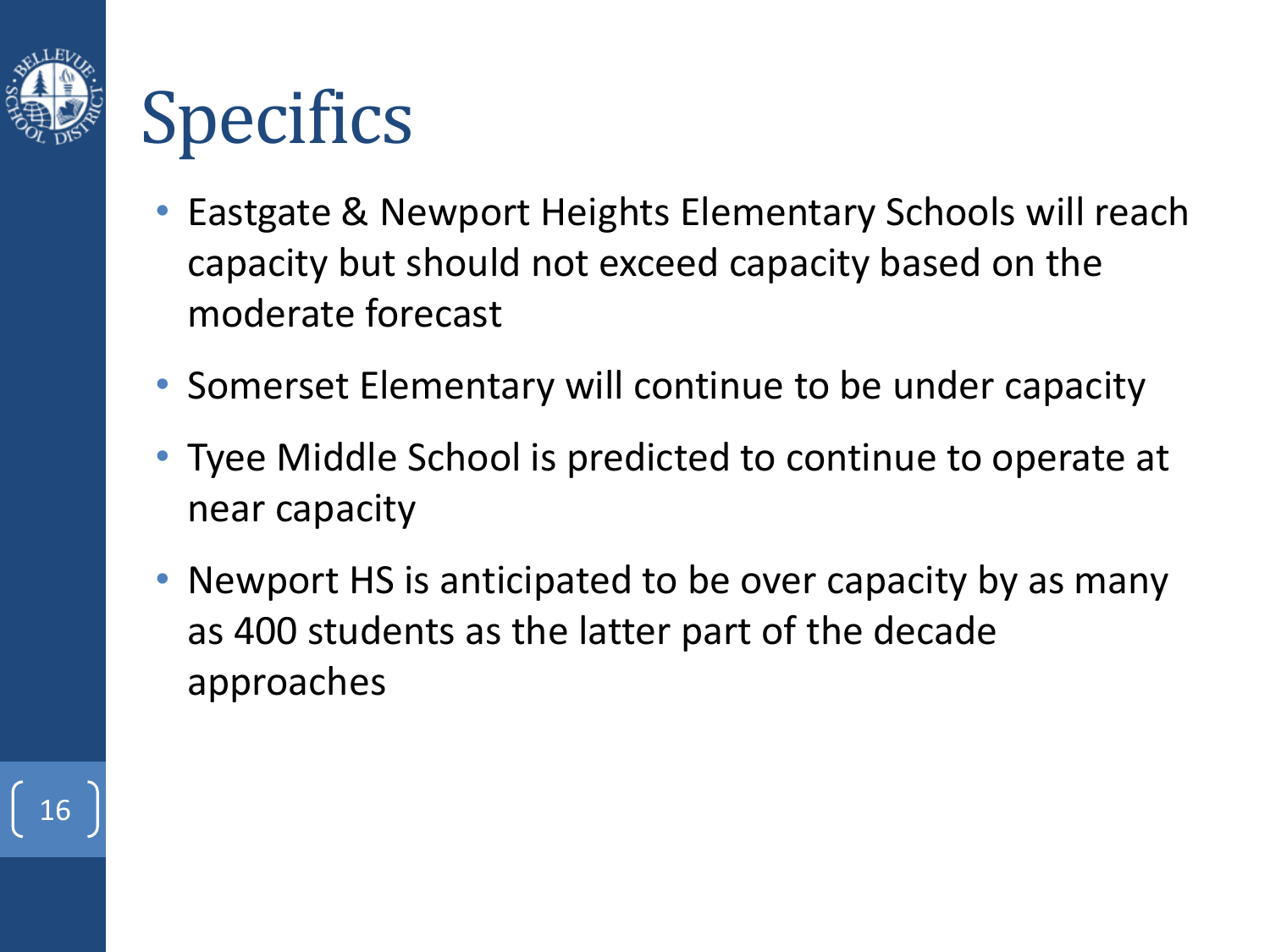#### Enrollment & Capacity by Feeder

Sammamish HS, Odle MS, Tillicum MS, Cherry Crest, Lake Hills, Phantom Lake, Spriritridge

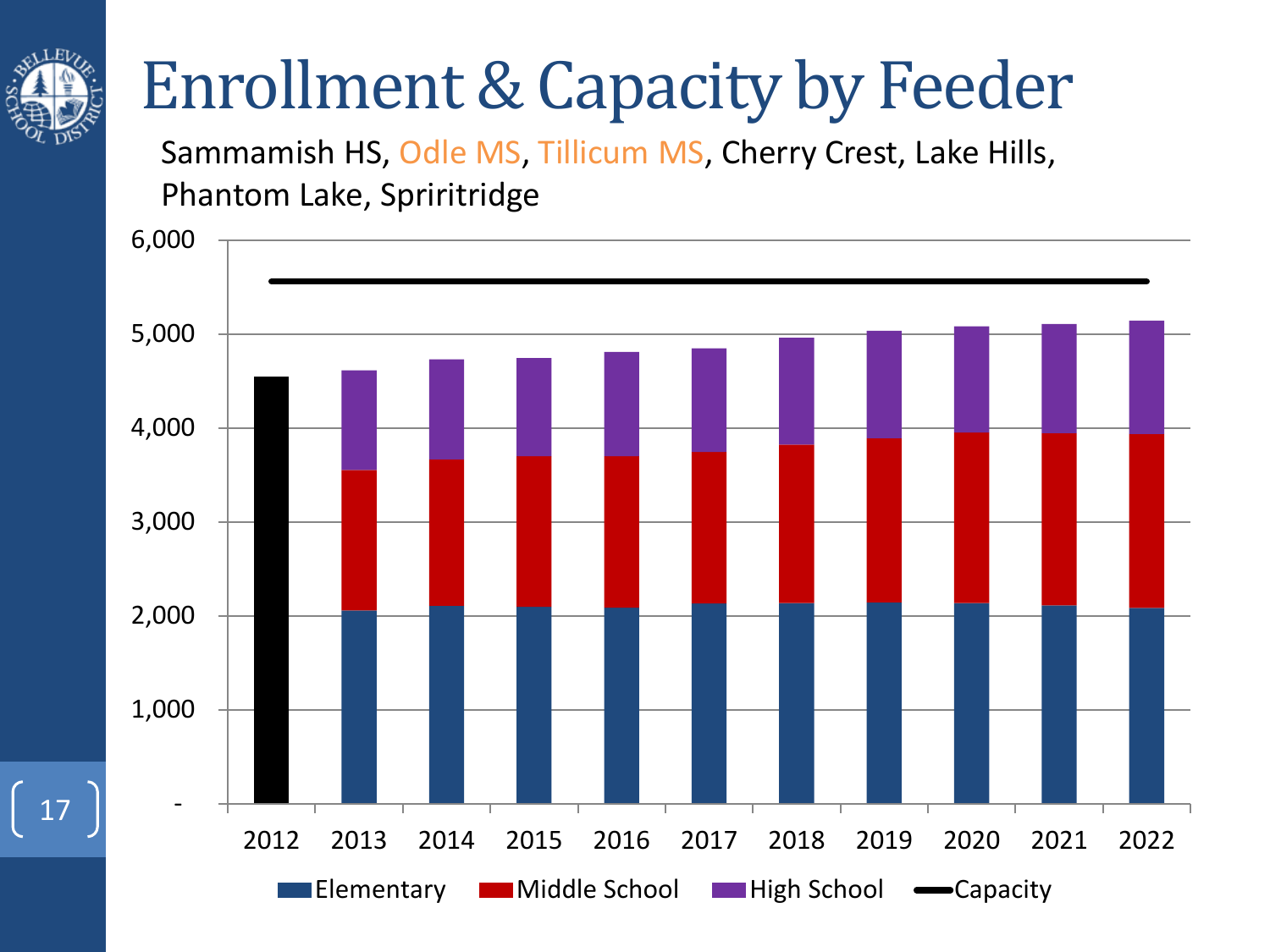

#### **Specifics**

- The Sammamish HS feeder system is expected to remain the "least" crowded for the next 10 years
- Every school in this feeder system with the exception of Odle MS is expected to be close to or below capacity
- Once Odle MS is re-built, it will have additional capacity

18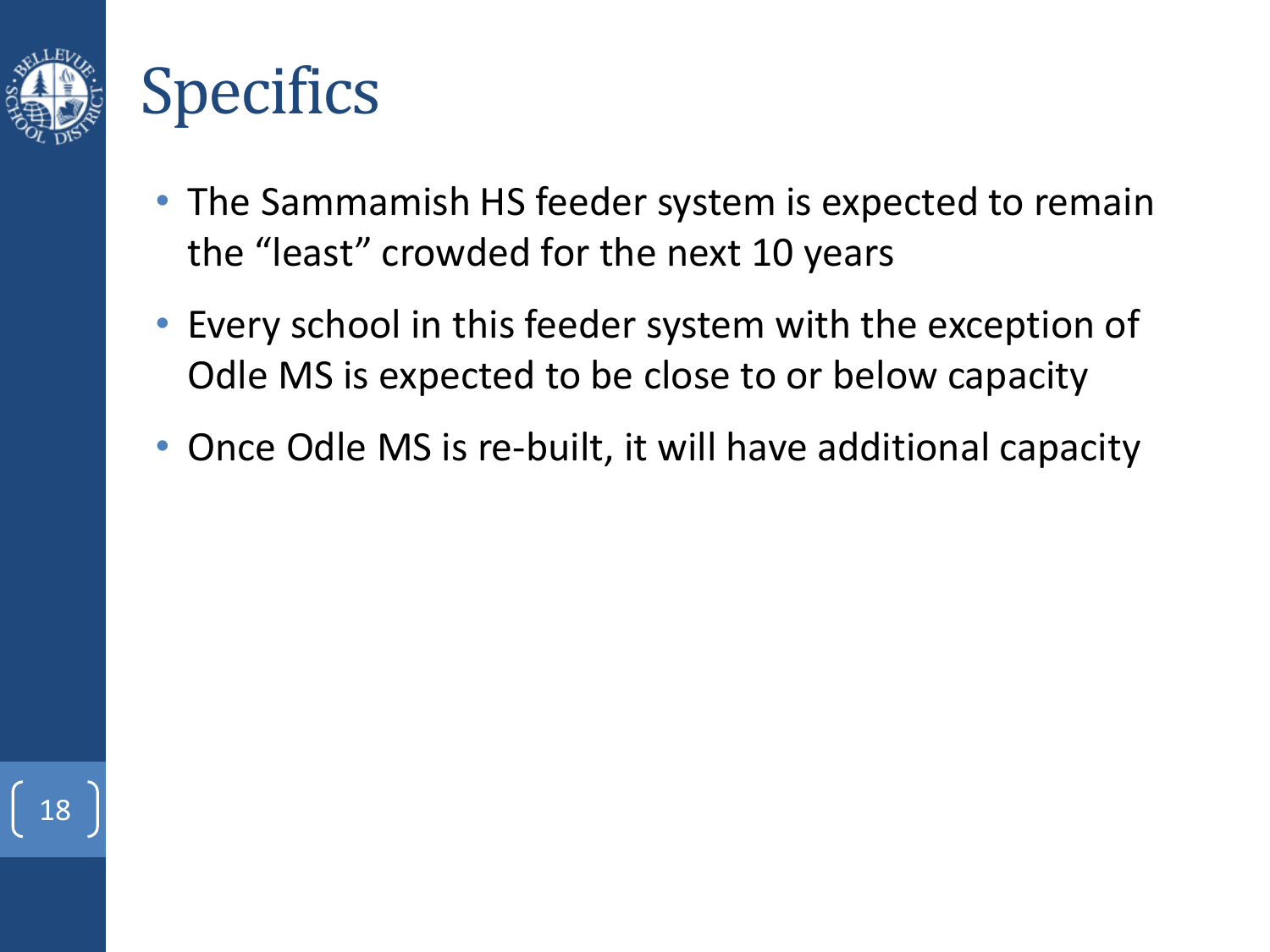

### Other factors to consider:

- Unanticipated growth in the number of children living downtown
- Continued expected growth along the Bel-Red corridor
- Continued need for program-specific space such as gifted & talented programs, dual-language programs, and others over next 10+ years
- Classrooms available for reducing  $P 3<sup>rd</sup>$  class sizes
- Pre-K program continued expansion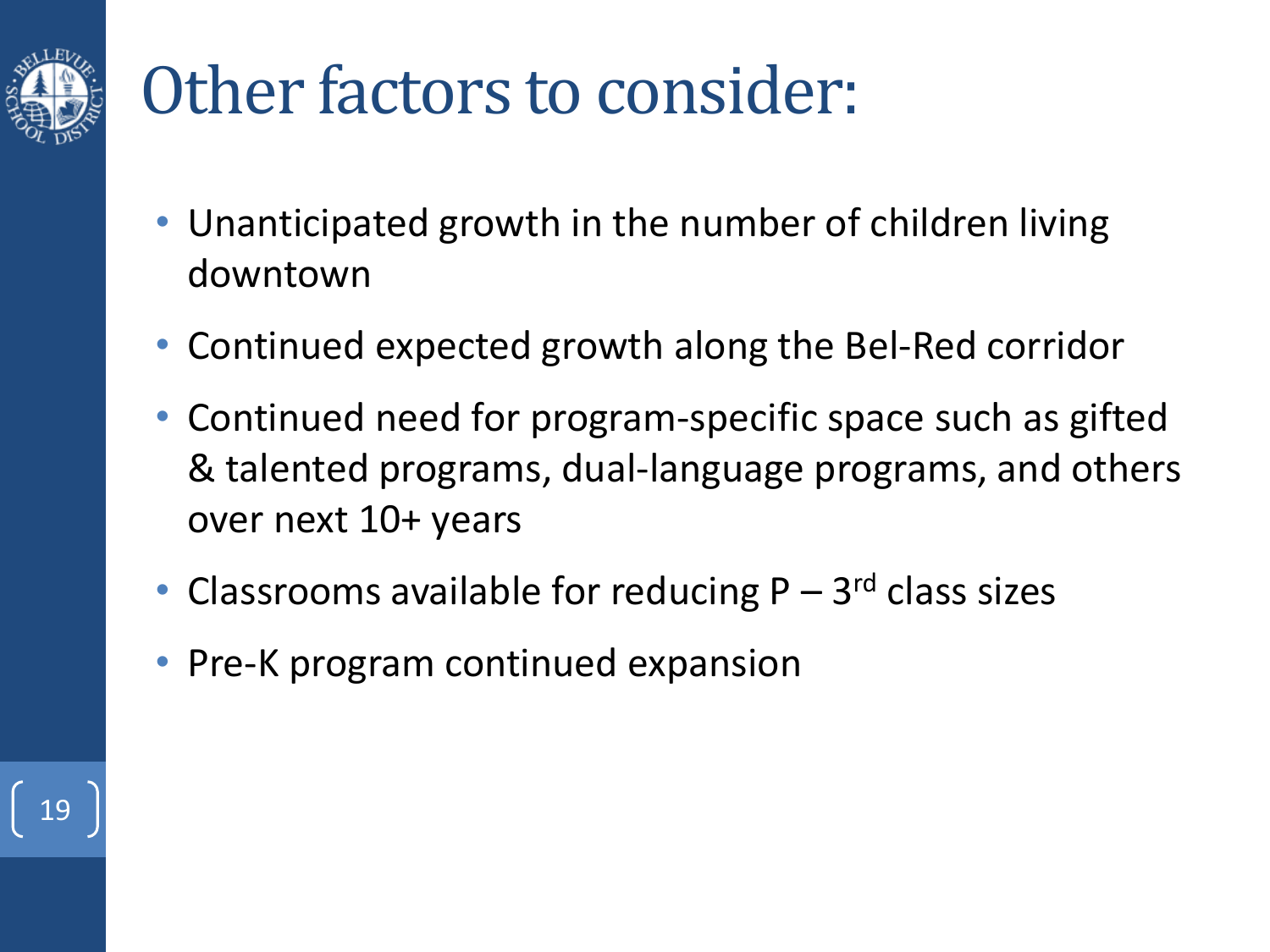

Bottom-line…

# Need to continue to update our facilities & add capacity as we go

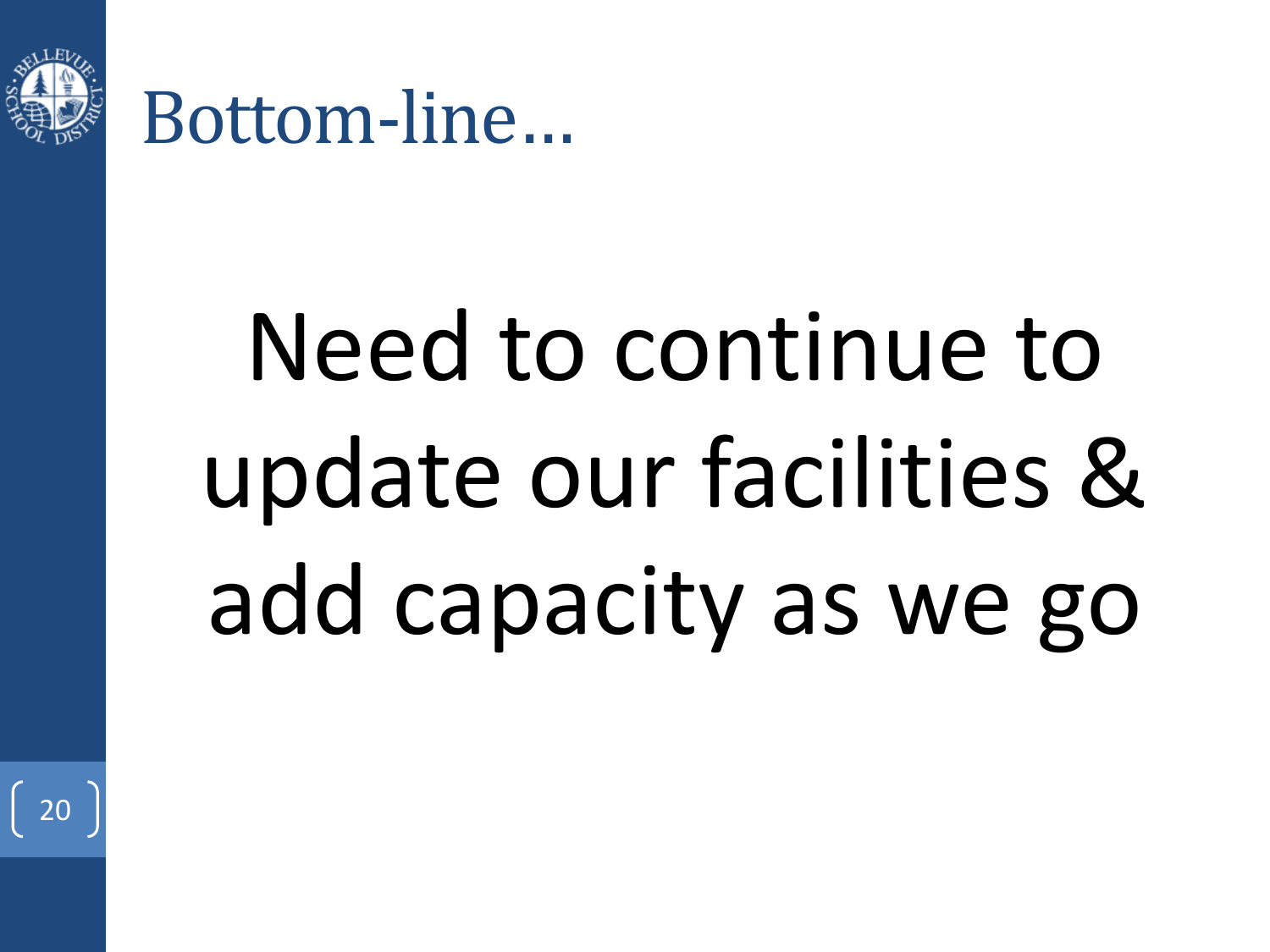## Short-term for 2013-2014

- Add capacity via portables
	- Woodridge Elementary 2 portables
	- Newport High School 2 portables
- Move programs to Bellewood

- Mandarin Dual Language from Ardmore
- Early Learning from Spiritridge
- Change the use of "special" classrooms
	- Music on the State Cherry Crest
	- Art on a Cart & ELC space at Clyde Hill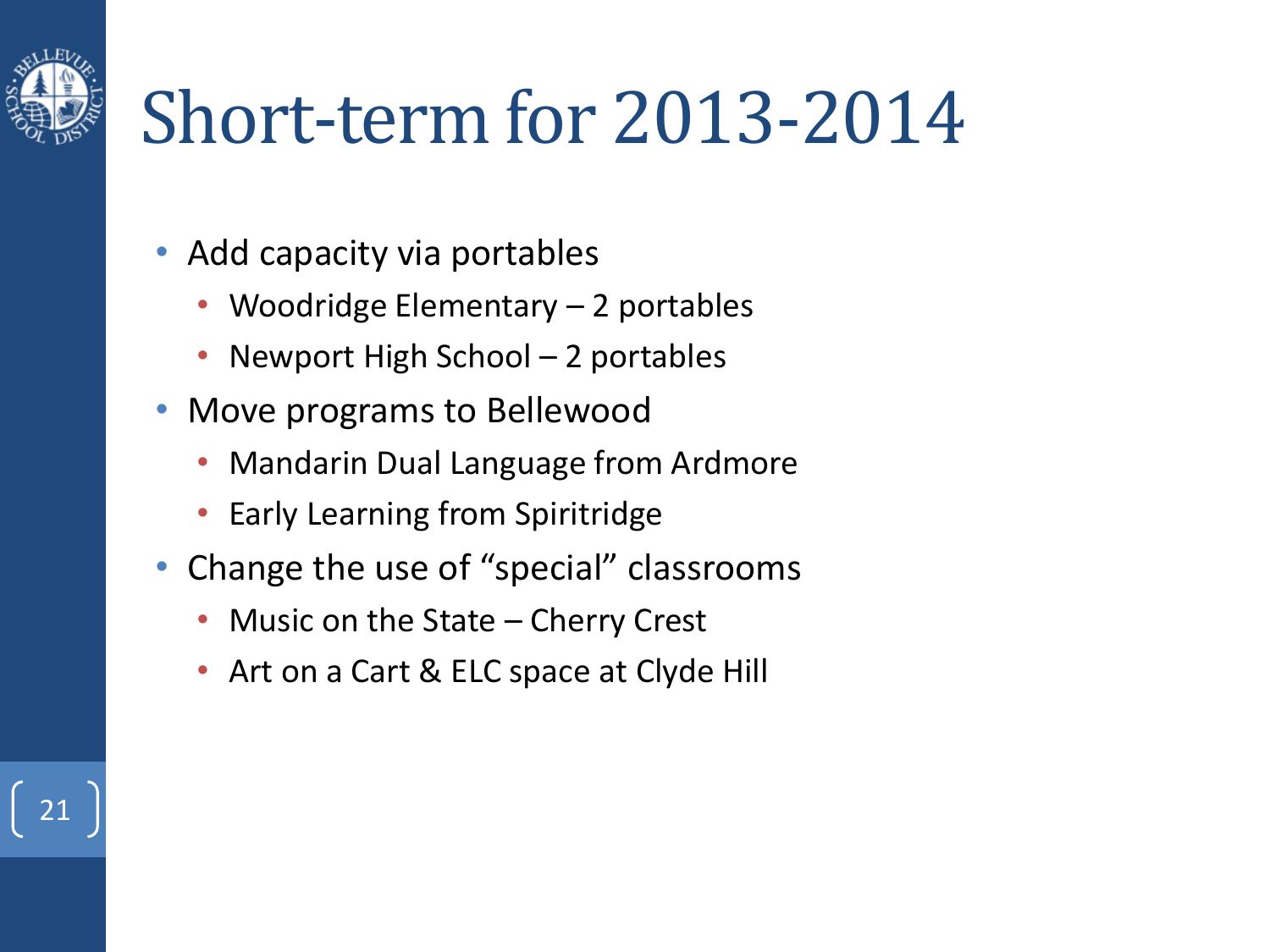

#### Elementary Recommendations

- Free up space Non-renewal of "Old" Newport Heights lease to YMCA & update facility
- Re-build Enatai Elementary including adding at least 10 additional classrooms
	- Begin construction July 2015, complete construction August 2016
	- Provide space for additional programs at Enatai possibly as a third Gifted & Talented site
- Re-build Clyde Hill Elementary including adding 5-10 additional classrooms for increasing capacity on west side
- Consider targeted boundary modifications for highly  $\left| \begin{array}{c} 22 \\ 22 \end{array} \right|$  impacted elementary schools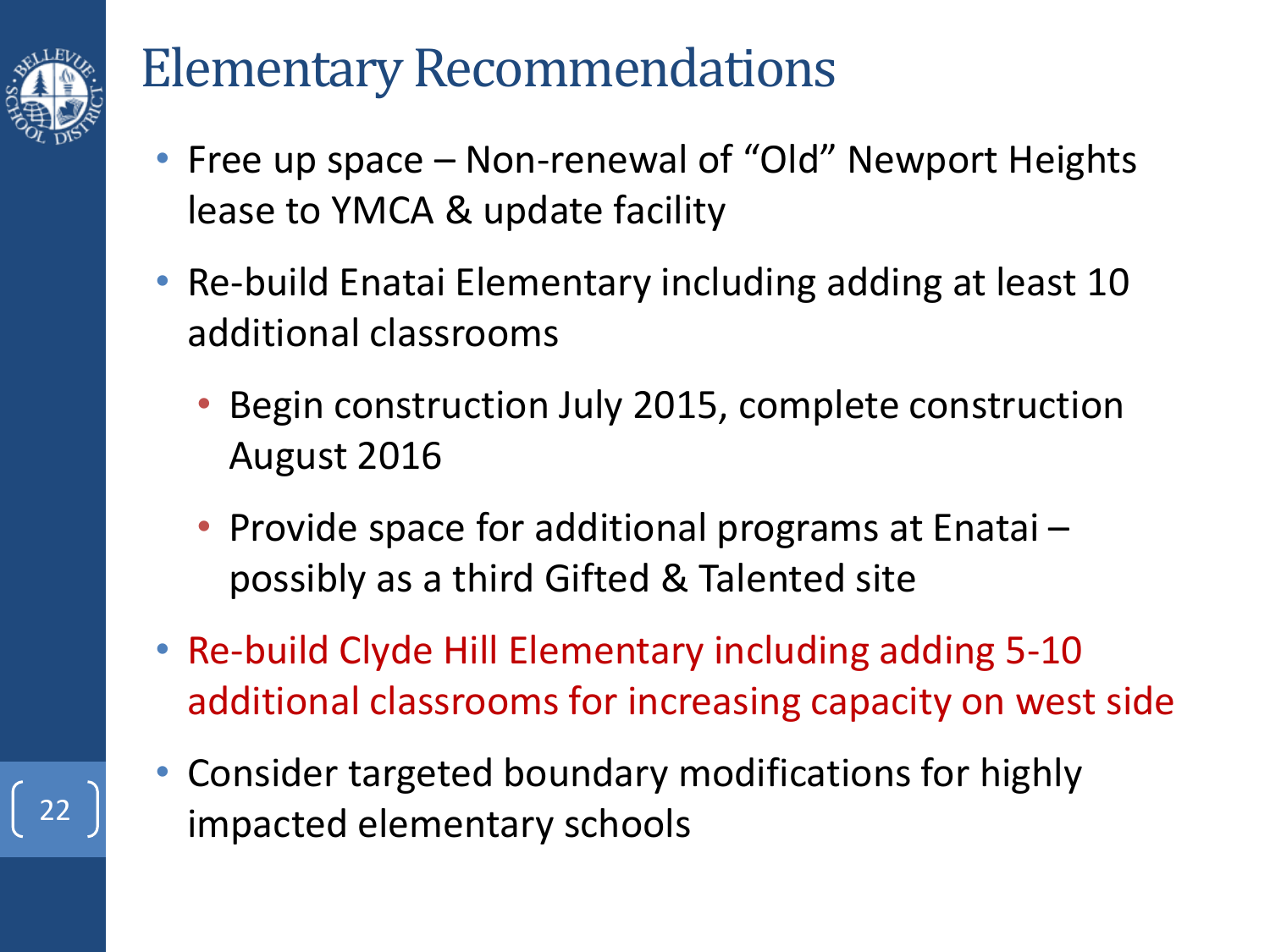# Elementary Recommendations

- Between June 2017 & August 2020 complete re-build of remaining elementary schools including Bennett Elementary, Puesta del Sol, and Stevenson. Add capacity to all as needed based on updated forecasts and program needs.
- Add 6 new permanent classrooms to Woodridge Elementary to increase capacity

- Build new elementary schools to support downtown growth & Bel-Red Corridor development
- Convert Bellewood site into permanent elementary school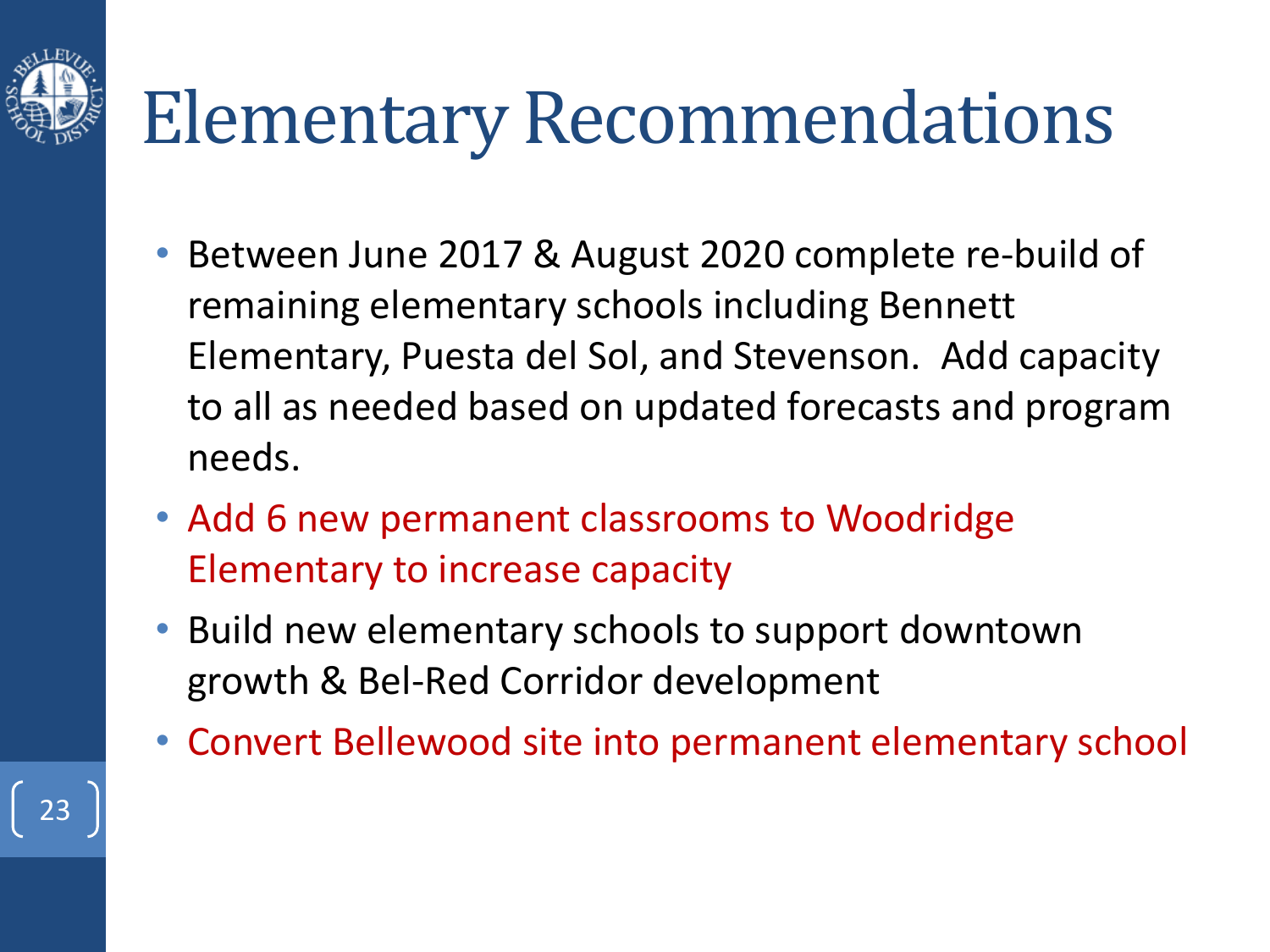

# Elementary Campuses



**Bolded indicates planned activity**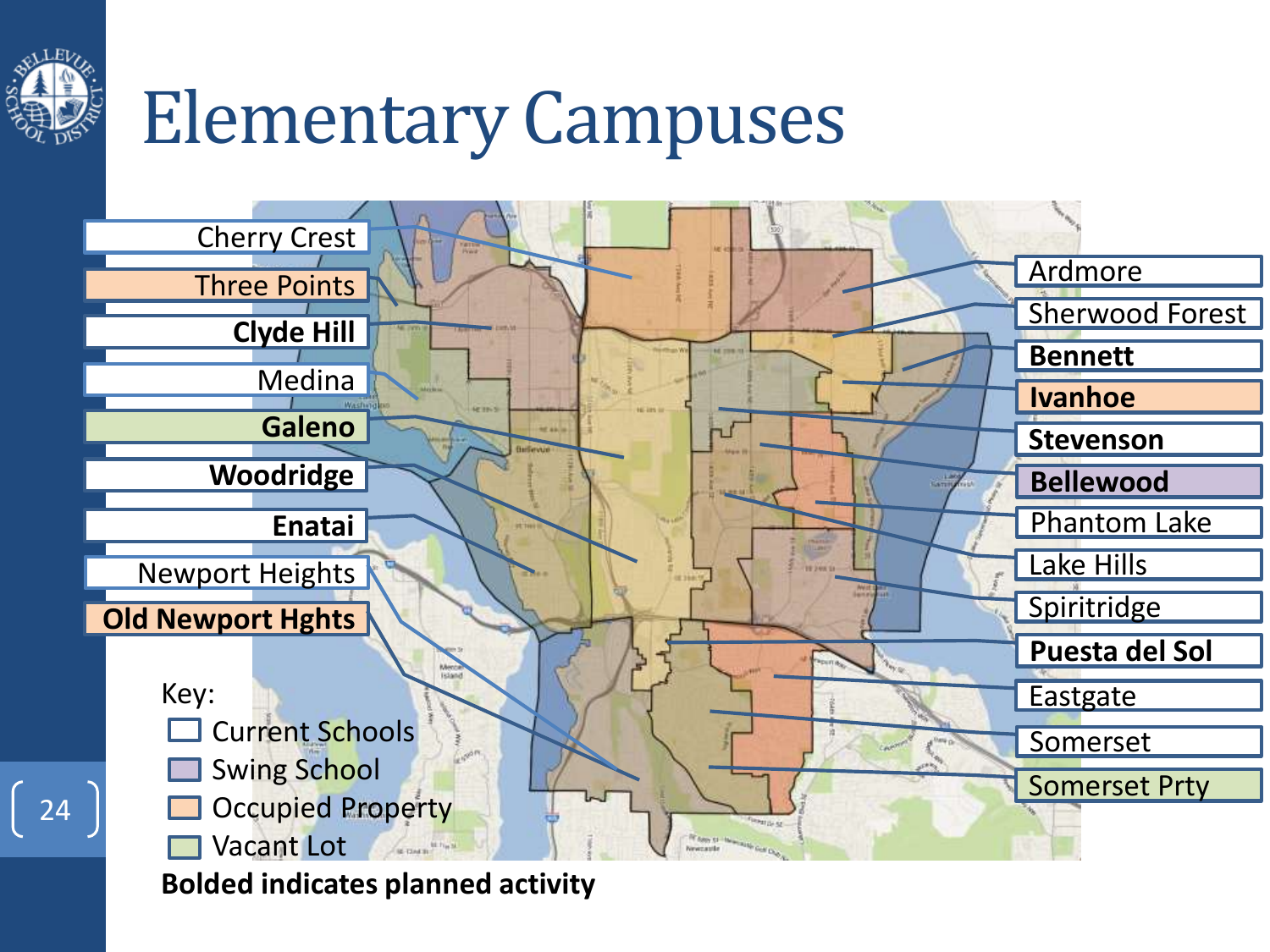### Secondary Recommendations

- Complete construction of Sammamish High School in August 2017
- Re-build Odle MS adding capacity to 1,200 from the current capacity of 781. To be completed in August 2016.
- Re-build Tillicum MS beginning with design in 2014 and completing construction in August 2018 adding capacity to 1,200.
- Add 8 new classrooms at Newport High School increasing capacity
- Re-build Highland MS following the completion of Tillicum MS
- Determine needs at International School and Big Picture School for potential rebuild beginning in 2020
- Re-build Ringdall into permanent middle school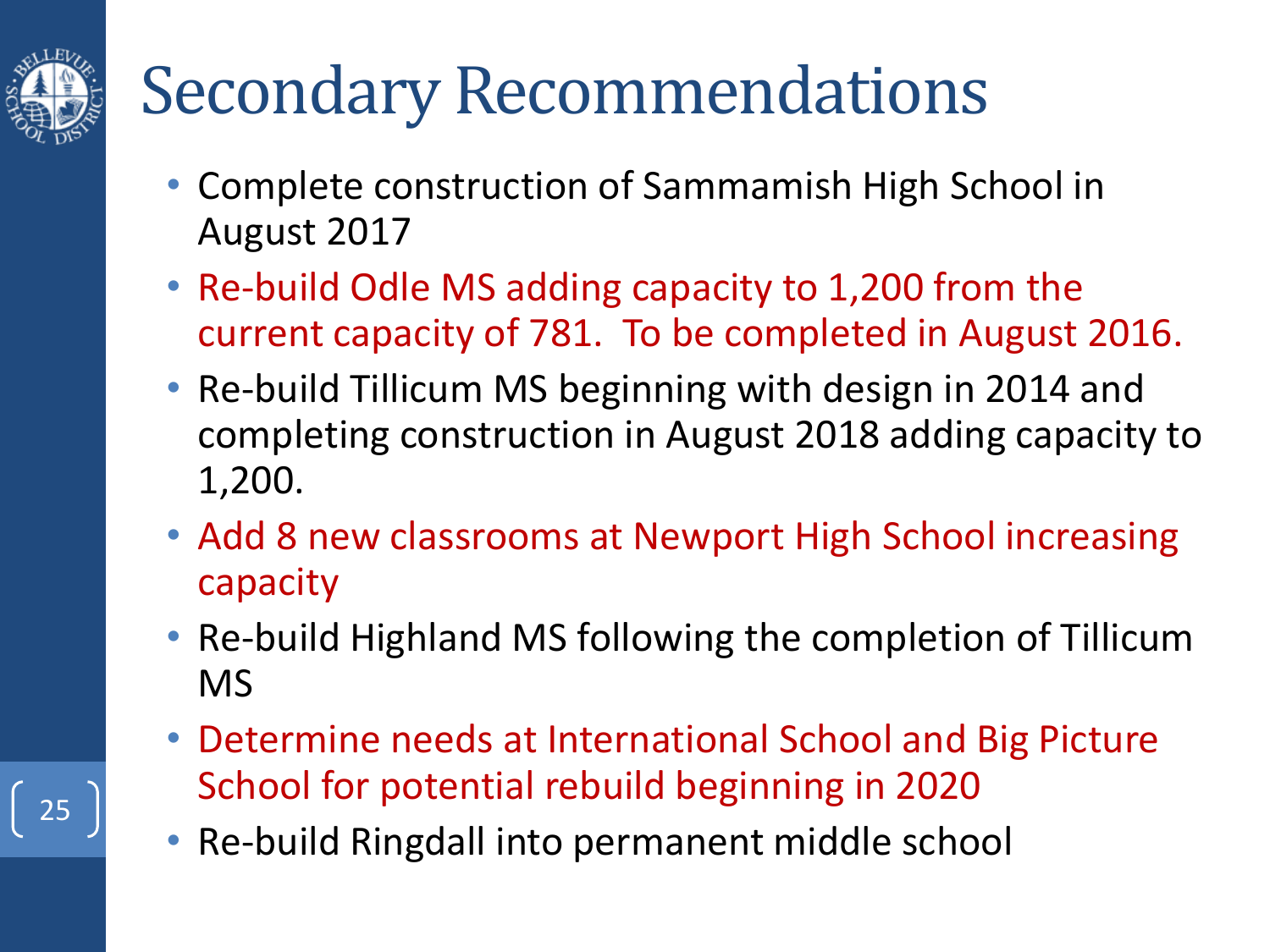

## Secondary Campuses



**Bolded indicates planned activity**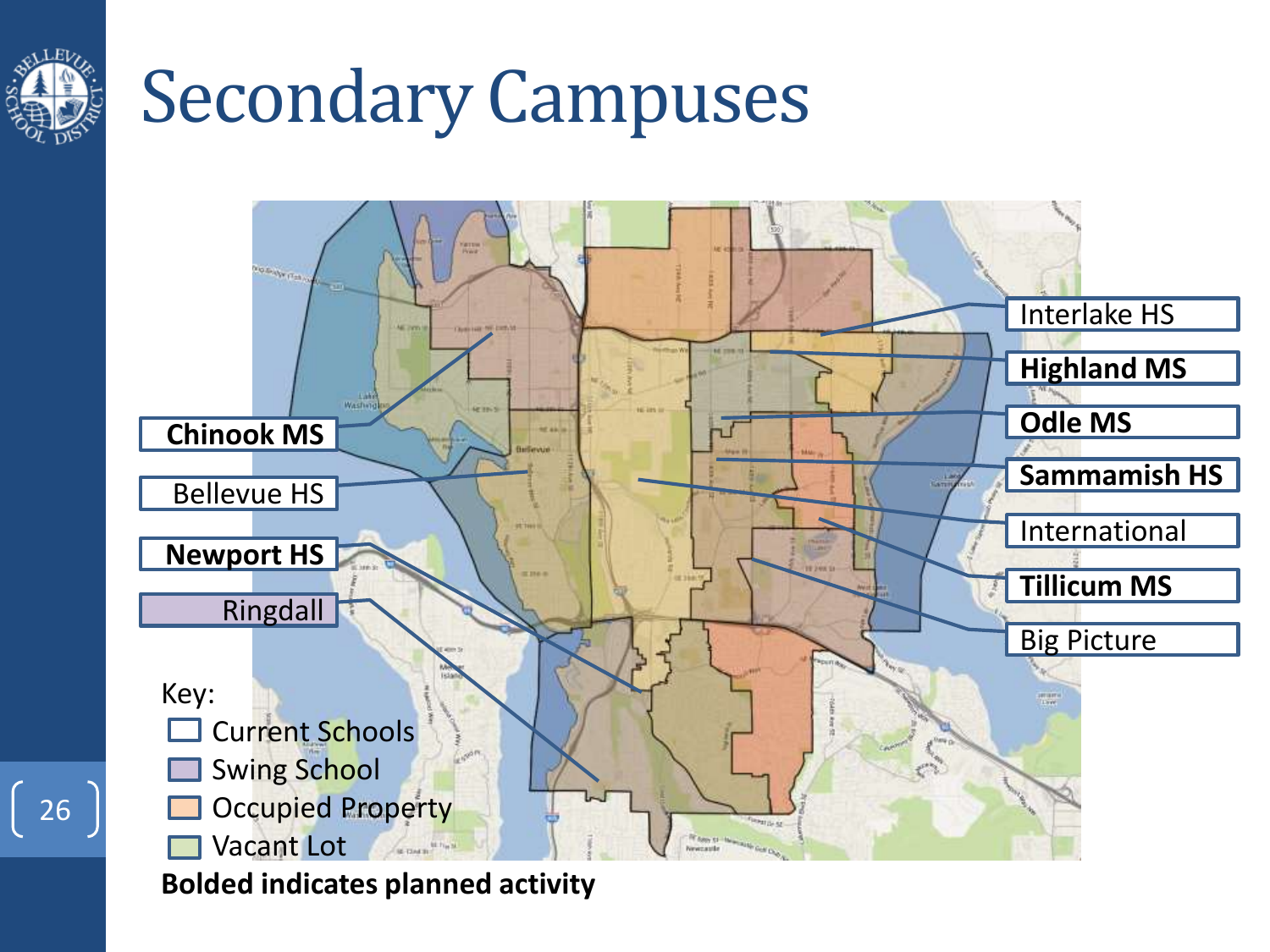

### Next Steps

- Continue to monitor enrollment
- Consider asking voters for Phase III funding for construction of facilities to support enrollment growth

27